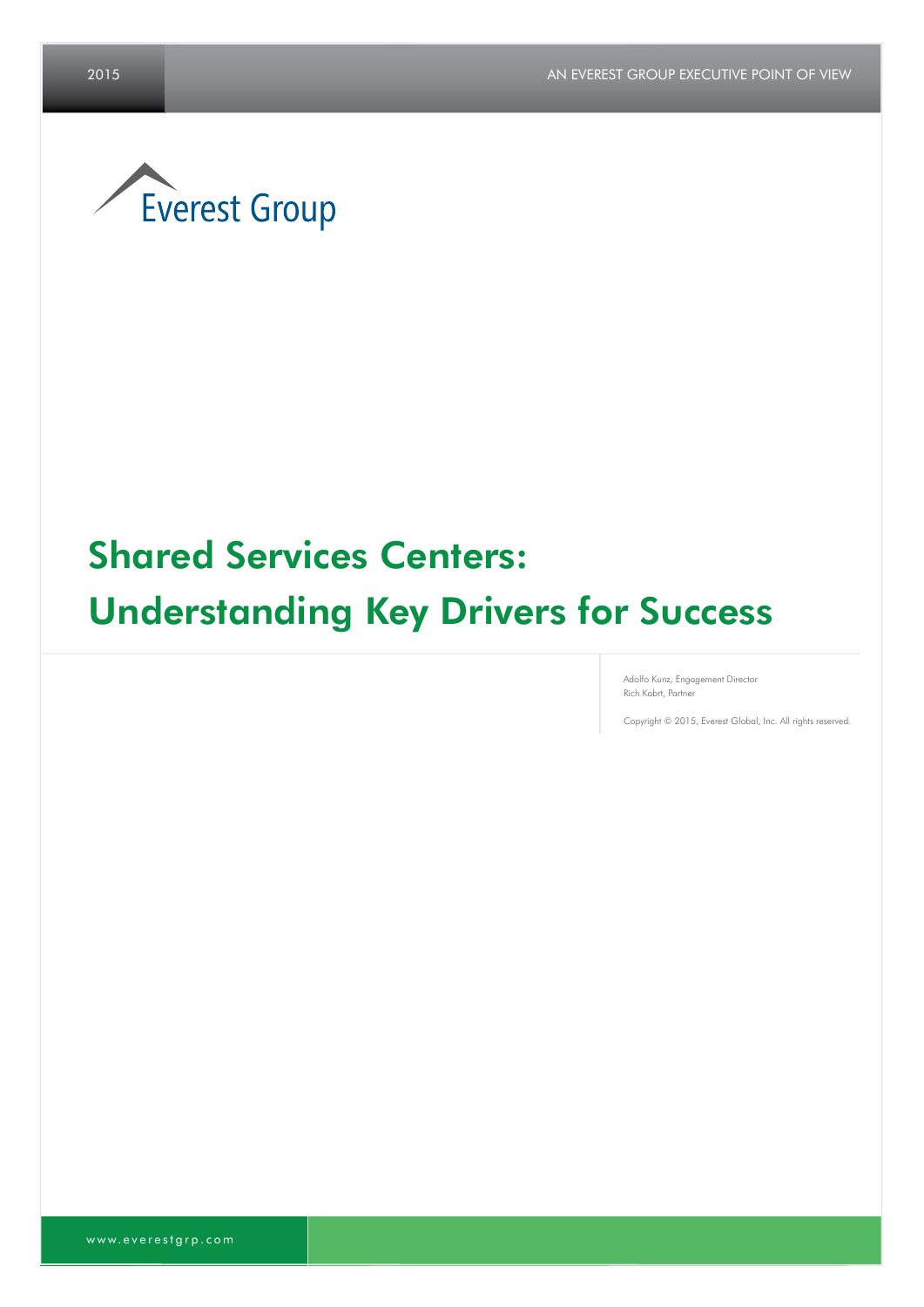### **Introduction**

Enterprises frequently embark on significant transformational initiatives in the search of cost effective and efficient service delivery models. They seek to maximize leverage of existing capabilities, achieve economies of scale, deliver enhanced value, optimize its processes, and improve responsiveness, flexibility and quality of the services delivered.

One solution is the deployment of shared service centers (SSC). These have been shown to drive cost savings and increase profitability by leveraging existing capabilities across business units.

However, realizing the value of SSC is dependent on not only the design and execution of a strong approach, structure, and processes, but it also requires the appropriate and effective communication of the need for change and the value such change can deliver.

This can pose an especially perplexing challenge. Value is rarely perceived the same by the various recipients of the SSC services, whose unique requirements and needs often present significant and unique challenges of their own.

Thus, the individuals either championing SSC deployment or tasked with communicating its rationale must address its perceived purpose(s), dispel any concerns or apprehension, and be prepared to shepherd the process from creation to completion.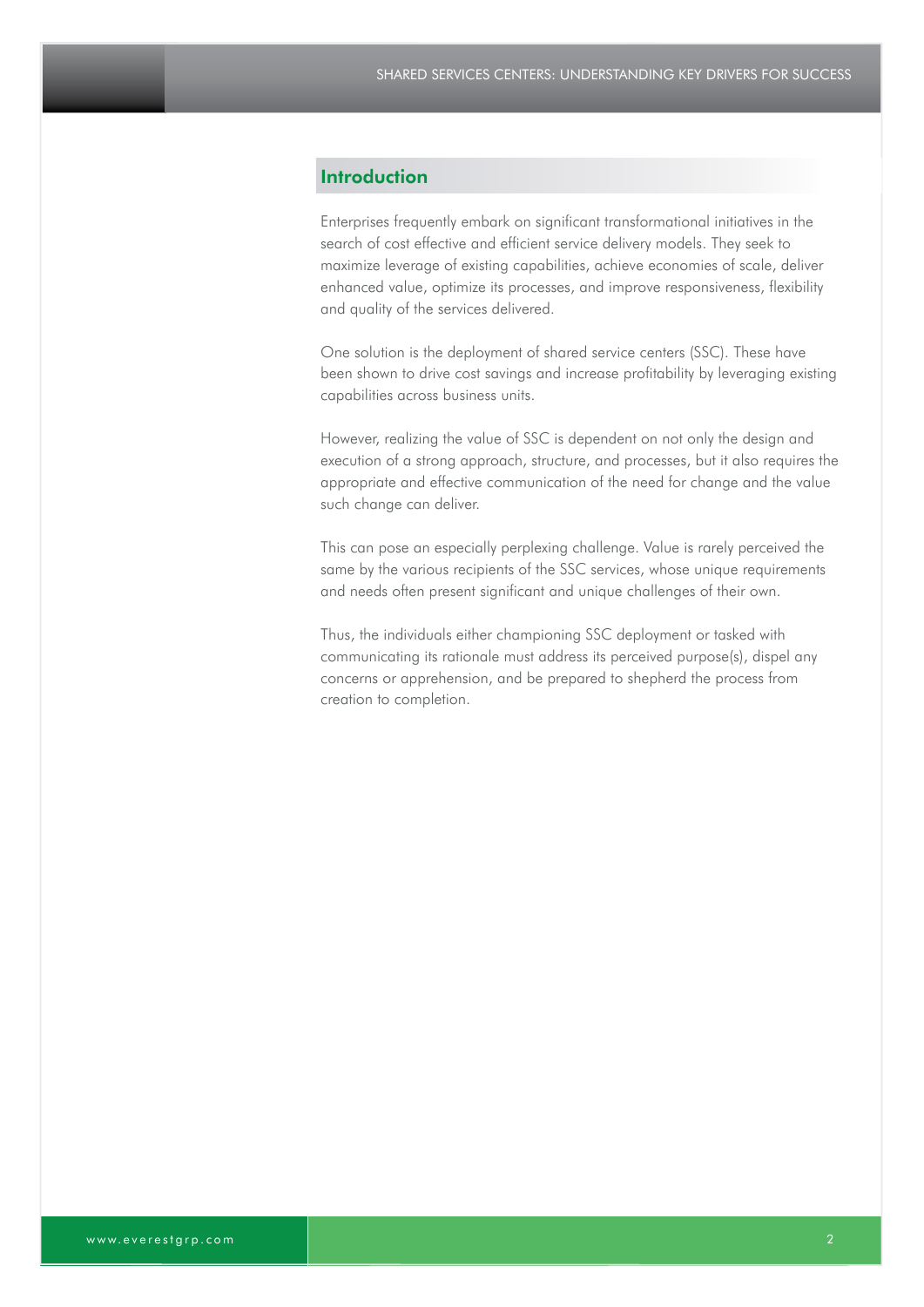### Minimizing SSC Misuse & Maximizing Effectiveness to Deliver Value for Enterprise and Business Units

The design and roll-out of a SSC can deliver significant value, while at the same time inviting mistakes and misuse. The inappropriate leverage or use of a SSC or deficiencies in the design of any of the core components can have a negative impact on the operational and financial results of a business unit.

Common mistakes in the creation and management of an SSC include:

- Causing larger and more profitable business units to "subsidize" others. This can significantly distort the financial results of individual business units, creating misleading impressions and potentially misguided investments
- Establishing a one-size-fit-all approach to the solutions delivered by the SSC. While this simplifies the management of services, many times the SSC ends up under or over delivering. This creates additional issues the business units need to address, while eroding overall economics and effectiveness
- Overlooking the importance of establishing solid governance structures and processes to manage the relationship and demand of services from individual business units
- Creating chargeback or pricing models that are not based on parameters associated with the actual demand of resources and also cannot adequately address major shifts in volume (including mergers or divestments)
- Establishing a centralized delivery model, which does not appropriately leverage the capabilities available across business units, geographies, and external service providers to optimize value to end-customers

To maximize the effectiveness of a SSC, enterprises must follow a strategic approach to its implementation and management. As part of the initial feasibility assessment and design processes for a SSC, enterprises should consider the specific environment, needs, and requirements of individual business units and the enterprise as a whole. This must include defining clear roles and expectations.

The following table includes some elements business units should assess during the feasibility analysis for each of the services/functions to be delivered by the SSC.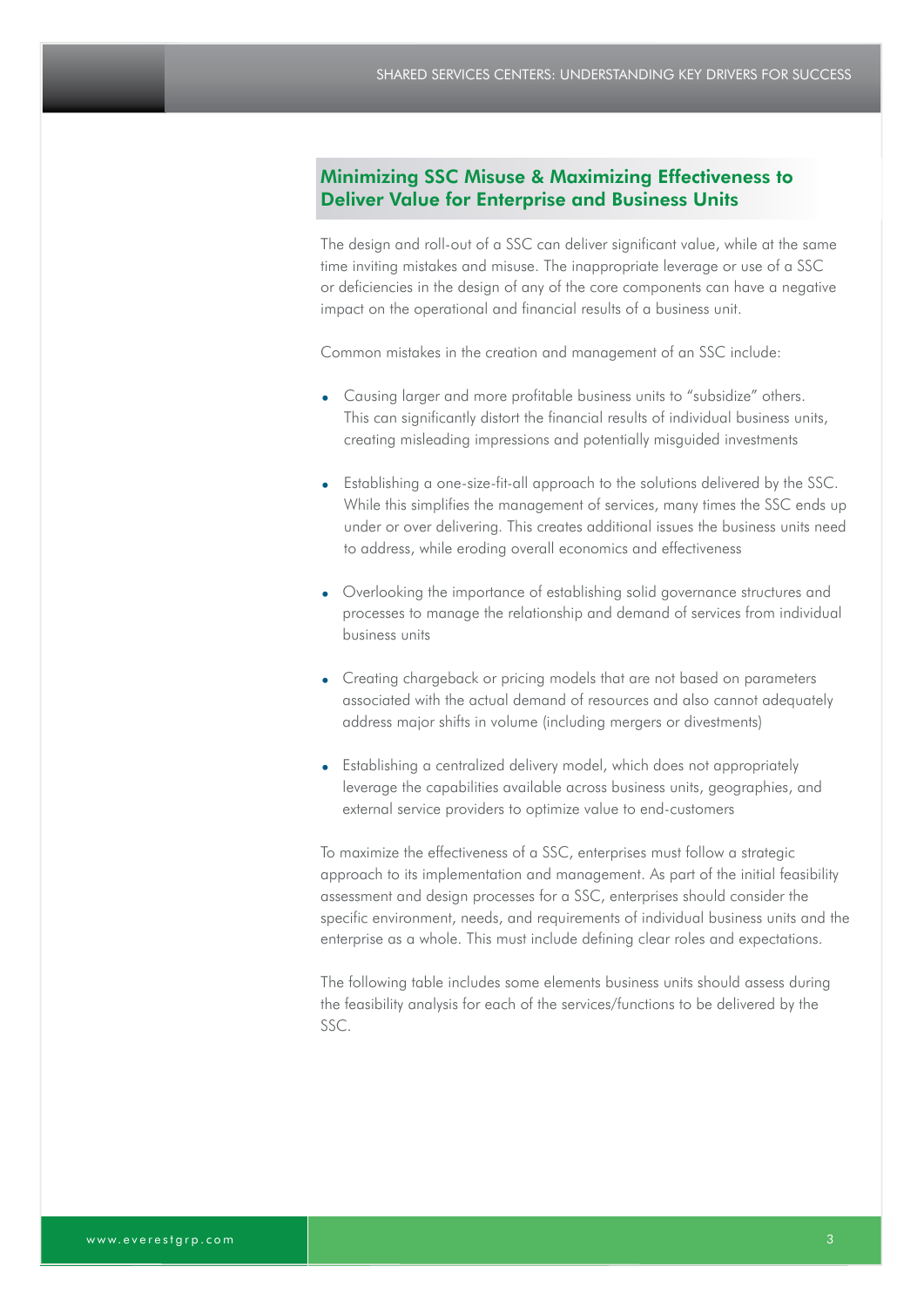## Feasibility analysis components

| Area                     | <b>Description</b>                                                                                                                                                                                                                                                                                                                                                                                                                                                                                            |  |
|--------------------------|---------------------------------------------------------------------------------------------------------------------------------------------------------------------------------------------------------------------------------------------------------------------------------------------------------------------------------------------------------------------------------------------------------------------------------------------------------------------------------------------------------------|--|
| Strategic Benefit        | Determine the role and expectations for the SSC. Identify the value of the SSC<br>to help the enterprise or specific business units increase market penetration,<br>capture new clients, expand relationships with existing clients, improve<br>government relations, provide greater local market insights/connections,<br>improve overall image, etc.                                                                                                                                                       |  |
| Core Function            | Determine the degree of leverage and standardization that can realistically be<br>achieved for a specific service/function. The business unit industry, market, or<br>regulatory environment may demand unique (vs. shared) characteristics for a<br>service/function.                                                                                                                                                                                                                                        |  |
| Value/Cost<br>(Benefits) | Determine if the value or cost savings possible with the SSC is significant or<br>marginal. The analysis must consider value for the enterprise and each business<br>unit. Consider any potential cost and disruption that may be caused during the<br>implementation.                                                                                                                                                                                                                                        |  |
| Risk                     | Ascertain the nature and level of risks associated with the eventual transition<br>to a SSC, or during the delivery of the services/functions included. Gauge any<br>possible cultural, financial, operational, legal, or other implications.                                                                                                                                                                                                                                                                 |  |
| Change<br>Management     | Assess whether the organization possesses the maturity to manage a significant<br>transformational process. Consider the implications associated with establishing<br>the governance and communication mechanisms to enable, and ideally ensure,<br>success.                                                                                                                                                                                                                                                  |  |
| Process Maturity         | Appraise process maturity across business units and the effort involved to<br>enable standardization. Seek to maximize leverage of existing capabilities and<br>optimization opportunities. Note: An SSC can "force" the organization step up<br>in the process maturity curve but may add risks and complexity to the transition.                                                                                                                                                                            |  |
| Regulatory<br>Compliance | Identify regulatory compliance requirements associated with each business unit<br>and the impact to the SSC service delivery and operational model. Regulations<br>often add requirements and impose restrictions that affect the way business units<br>interact with a SSC.                                                                                                                                                                                                                                  |  |
| Company<br>Culture       | Establish cultural differences across business units and the potential impact<br>to the SSC service delivery and operational model. Company culture typically<br>drives one of the biggest design decisions: Will the use of the SSC services be<br>mandatory? Or will individual business units have the prerogative to opt-in<br>or opt-out? Each business unit's cultural style must be addressed during the<br>transition and upon the implementation or establishment of a relationship with<br>the SSC. |  |
| Complexity/Cost          | Determine the level of effort and cost associated with the implementation of<br>a SSC, especially with respect to the expected payback period. Is it worth the<br>costs or disruption? Could moving services to a third-party provider be a better<br>option?                                                                                                                                                                                                                                                 |  |
| Geography                | Identify needs and requirements based on languages, geographical location,<br>and resource availability. Consider any on-site resources that may be required<br>for complex, highly interactive activities, which may limit or restrict a SSC from<br>delivering the expected value to a business unit or geography.                                                                                                                                                                                          |  |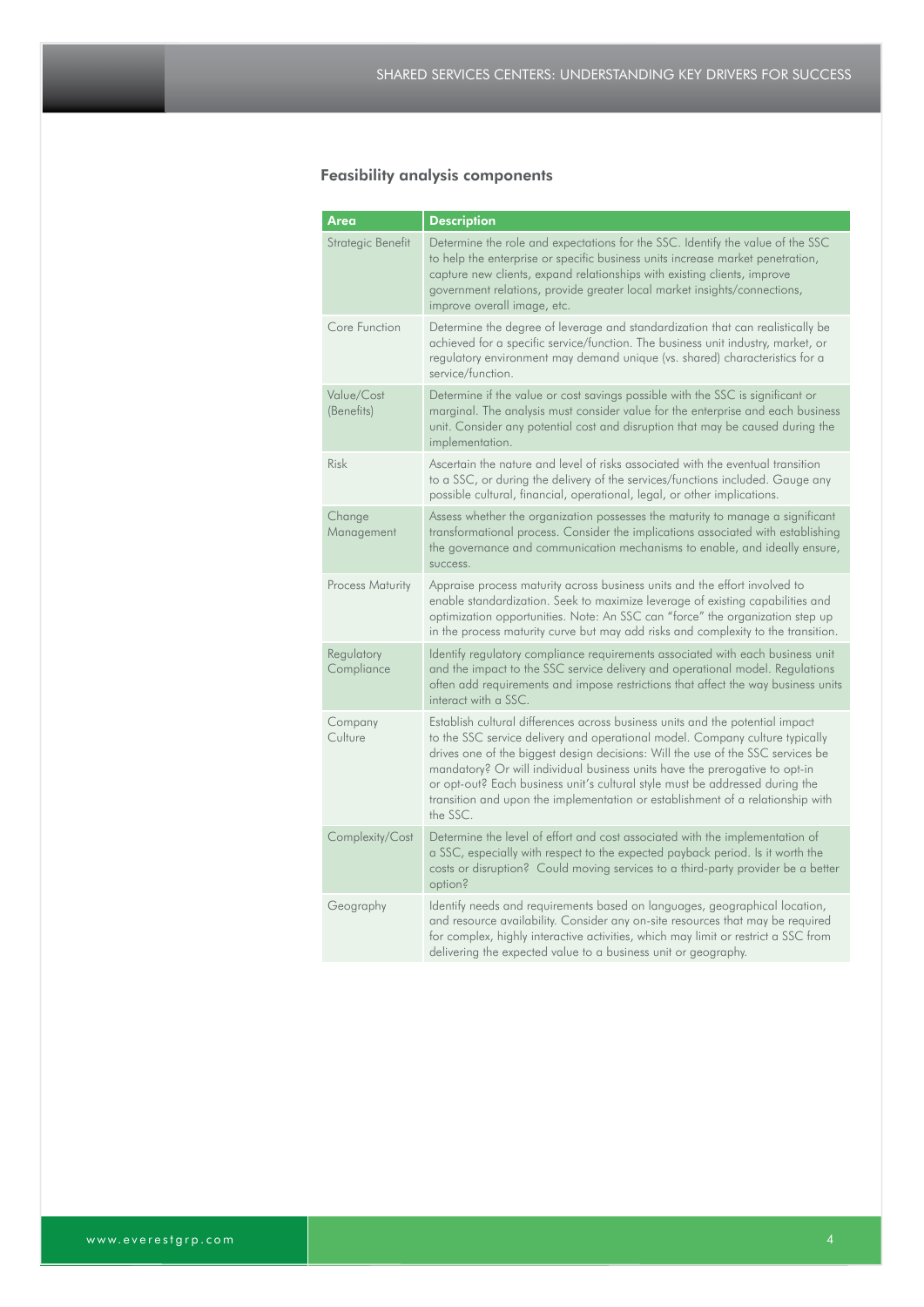#### Case Study



Findings and **Implications** 

Client Overview The enterprise is a leading multi-national organization in the oil distribution and utilities industries, operating three major business units. Each business unit handles a specific line of business subject to different regulations and market challenges

> The enterprise was interested in establishing a shared services center to manage all the IT infrastructure services for the corporate group and all its business units. They conducted a preliminary analysis to understand the specific needs and requirements, existing capabilities, challenges, and opportunities to consider during the design and implementation of the SSC

Upon completion of a detailed feasibility analysis, which included interviews with key stakeholders from all business units, the enterprise was able identify the following requirements/challenges and determine their implications:

| Area                                                                                                                                                                                                                                                                                             | <b>Findings</b>                                                                                                                                                                   | <b>Design Implications</b>                                                                                                                                                                        |  |
|--------------------------------------------------------------------------------------------------------------------------------------------------------------------------------------------------------------------------------------------------------------------------------------------------|-----------------------------------------------------------------------------------------------------------------------------------------------------------------------------------|---------------------------------------------------------------------------------------------------------------------------------------------------------------------------------------------------|--|
| Value/Cost<br>(Benefits)                                                                                                                                                                                                                                                                         | A business unit with low cost<br>structures and expectations<br>perceived no value to upgrade IT<br>capabilities through standardization                                          | The SSC contemplated process<br>standardization, with differentiated<br>service levels and costs for each<br>Business Unit when required                                                          |  |
| Change<br>Management                                                                                                                                                                                                                                                                             | High resistance due to a failed<br>previous effort in another area                                                                                                                | Key stakeholders from all business<br>units were engaged during the design<br>and transition of the SSC                                                                                           |  |
| <b>Process Maturity</b>                                                                                                                                                                                                                                                                          | Significant variance existed<br>regarding the process maturity,<br>expertise, and capability of the<br>different business units for functions<br>within the scope of the analysis | A decentralized model was designed<br>to better leverage existing expertise<br>and capabilities                                                                                                   |  |
| Regulatory<br>Compliance                                                                                                                                                                                                                                                                         | A business unit is subject to<br>regulations that require transparency<br>in its cost structures to prevent<br>dumping practices                                                  | A robust accounting and chargeback<br>model was designed to meet<br>government regulations                                                                                                        |  |
| Complexity/Cost                                                                                                                                                                                                                                                                                  | Inconsistent organization structures<br>and definition of services and roles<br>across business units                                                                             | The SSC defined a services portfolio<br>that clearly outlined the assumed<br>and retained functions, as well as the<br>required governance. Business units<br>restructured their IT organizations |  |
| As a result, the enterprise was able to:<br><b>Key Benefit/Results</b><br>Identify key design elements for the establishment of the SSC,<br>٠<br>including:<br>- Use of an operationally decentralized model to leverage<br>core capabilities in the organization and reduce transition<br>costs |                                                                                                                                                                                   |                                                                                                                                                                                                   |  |

- ― Defining a robust chargeback process for accurate cost distribution and to meet audit requirements
- ― Defining differentiated service offerings (service levels and price points) to minimize impact on business unit financial performance
- Identify core competencies across the organization that could be leveraged
- Get buy-in and engage key stakeholders across the organization
- Spot major risks and proactively establish mitigation plans
- Establish the value of SSC, including cost savings and performance improvements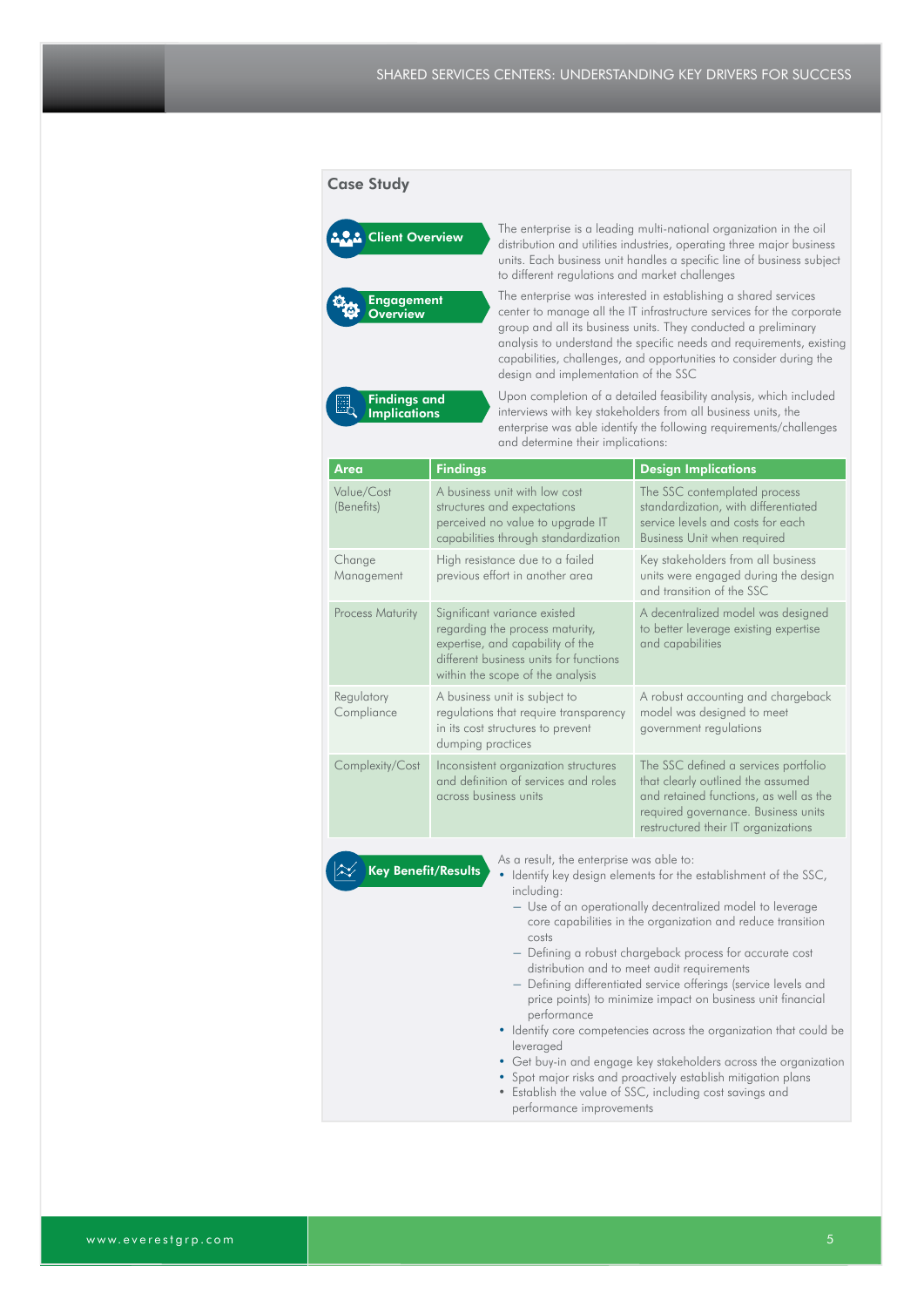#### Conclusion

While shared service centers can add significant value to organizations, each enterprise should invest the time to understand the specific characteristics, needs, and requirements driven by their environment. These should include, but not necessarily be limited to the industry, market, culture, competition, regulations, and business model. Even within a single enterprise, these components may significantly vary across business units.

A poorly designed SSC may not only be a drain on the businesses it support, it also may stymie (unintentionally or otherwise) related major improvement initiatives within and beyond the SSC. All these elements must be considered in the SSC design, or when establishing a relationship with an existing SSC.

Defining the strategic intent of the SSC and assessing its feasibility are only the first step. Moreover, findings ought not to be seen as "show stoppers" or "roadblocks" to justify or quash the establishment of an SSC. Instead, consider the discoveries unveiled in the process as design considerations to aid in the SSC's development and ultimate success.

Existing SSCs struggling to achieve the expected success should assess their current structure, processes, and service offerings and realign their capabilities to the needs of its customers. Additionally, business units that merge to or spinoff from existing enterprises should also assess the value of establishing or maintaining the relationships with a SSC.

At its core, the SSC should deliver value and even an opportunity for organizational introspection. It should not be a point of internal confrontation. Done effectively, a SSC provides the enterprises embarking on significant transformational initiatives and opportunity to uncover cost effective and efficient service delivery models. In the end, the enterprise may maximize, discover or achieve existing capabilities, economies of scale, enhanced value, process optimization, improved responsiveness, and flexibility and quality of the services delivered.